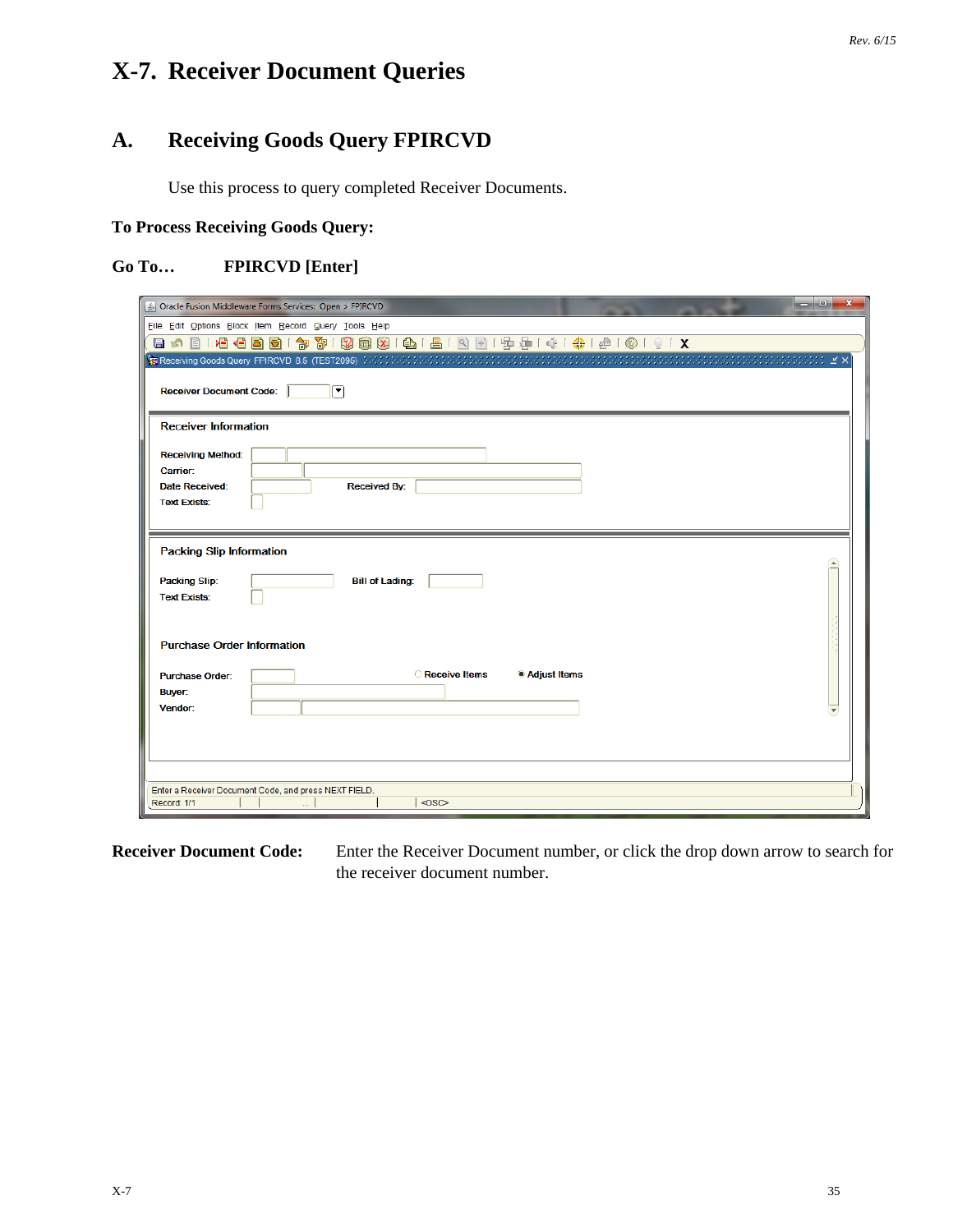#### **Next Block [Ctrl+Pg Down]** to view Receiver Information **Next Block [Ctrl+Pg Down]** to view Packing Slip and Purchase Order Information

|                                   | $\mathbf{x}$                                                        |
|-----------------------------------|---------------------------------------------------------------------|
|                                   | and Or<br>S Oracle Fusion Middleware Forms Services: Open > FPIRCVD |
|                                   | File Edit Options Block Item Record Query Tools Help                |
|                                   | 日の日1日日目目1台30180周1日1日1日1日1日1日1号中1米1台10191X                           |
|                                   |                                                                     |
|                                   |                                                                     |
| <b>Receiver Document Code:</b>    | $\sqrt{00000014}$                                                   |
|                                   |                                                                     |
| <b>Receiver Information</b>       |                                                                     |
|                                   |                                                                     |
| <b>Receiving Method:</b>          | CR<br>Central Receiving                                             |
| Carrier:                          | 200053995<br><b>FEDEX</b>                                           |
| <b>Date Received:</b>             | <b>Received By:</b><br>23-OCT-2014<br><b>SARPYC</b>                 |
| <b>Text Exists:</b>               | N.                                                                  |
|                                   |                                                                     |
|                                   |                                                                     |
| <b>Packing Slip Information</b>   |                                                                     |
|                                   |                                                                     |
| <b>Packing Slip:</b>              | <b>Bill of Lading:</b><br>CLS 10-23-2014                            |
| <b>Text Exists:</b>               | IN.                                                                 |
|                                   |                                                                     |
|                                   |                                                                     |
| <b>Purchase Order Information</b> |                                                                     |
|                                   |                                                                     |
| <b>Purchase Order:</b>            | Receive Items<br><b>Adjust Items</b><br>P0000039                    |
| <b>Buyer:</b>                     | JoAnn Bell                                                          |
| Vendor:                           | 200054065<br>Barnes & Noble Booksellers LLC                         |
|                                   |                                                                     |
|                                   |                                                                     |
|                                   |                                                                     |
|                                   |                                                                     |
|                                   |                                                                     |
| Record: 1/1                       | $<$ OSC>                                                            |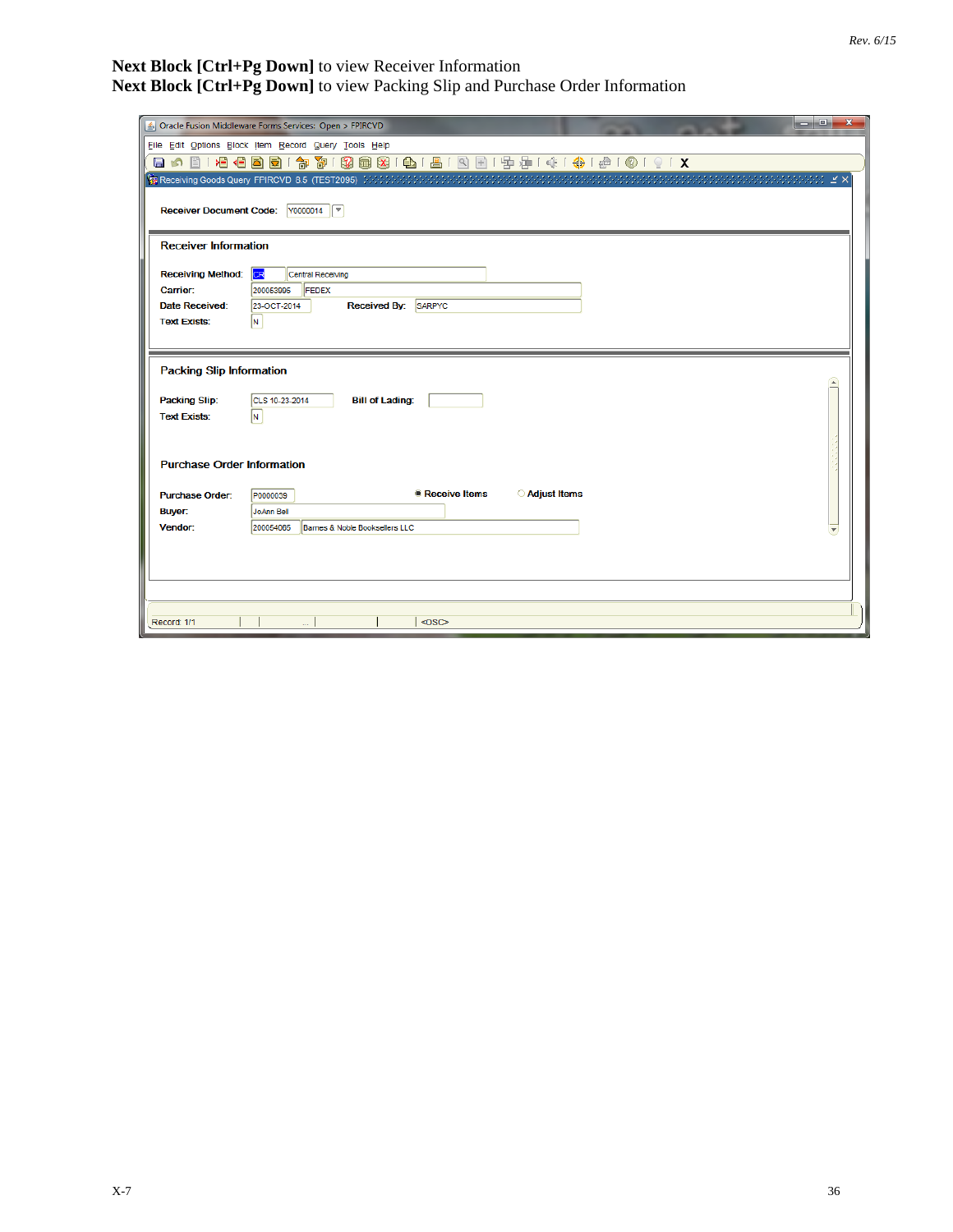**Next Block [Ctrl+Pg Down]** to view Commodity Information.

*NOTE: Arrow Down to view multiple commodity line items.* 

|                                                                                    | أقاصا<br>$\mathbf{x}$<br>Oracle Fusion Middleware Forms Services: Open > FPIRCVD                                                                                                                                           |
|------------------------------------------------------------------------------------|----------------------------------------------------------------------------------------------------------------------------------------------------------------------------------------------------------------------------|
|                                                                                    | File Edit Options Block Item Record Query Tools Help                                                                                                                                                                       |
|                                                                                    | 日の目1日七日同1台で1段画図1日1日1日1日1日中小村1台10191X                                                                                                                                                                                       |
|                                                                                    | КX<br>Receiving Goods Query FPIRCVD 8.5 (TEST2095)                                                                                                                                                                         |
|                                                                                    | Receiver Document Code: Y0000014                                                                                                                                                                                           |
|                                                                                    | odododododo k                                                                                                                                                                                                              |
| <b>Purchase Order:</b>                                                             | CLS 10-23-2014<br>Vendor: Barnes & Noble Booksellers LLC<br>P0000039<br><b>Packing Slip:</b>                                                                                                                               |
| <b>Commodity Information</b>                                                       |                                                                                                                                                                                                                            |
| $\overline{2}$<br>Item:                                                            | <b>Commodity Record Count:</b><br>$\vert$ 1                                                                                                                                                                                |
| <b>Commodity</b><br>Code                                                           | <b>FOB</b><br>Quantity<br><b>Commodity Description</b><br><b>U/M</b><br><b>Ordered</b><br>Code                                                                                                                             |
|                                                                                    | <b>CSE</b><br><b>Bandages for classrooms</b><br>5                                                                                                                                                                          |
| <b>Quantity</b><br><b>Received:</b><br>- Rejected:<br>- Returned:<br>$=$ Accepted: | <b>U/M</b><br><b>Unit of Measure Description</b><br><b>Current</b><br><b>To Date</b><br>CASE<br><b>CSE</b><br>3<br>3<br>o<br>Stock: N<br><b>Primary Location:</b><br>Override:<br><b>Sub Location:</b><br>Suspense: N<br>2 |
|                                                                                    |                                                                                                                                                                                                                            |
| <b>Posting Control Information</b>                                                 |                                                                                                                                                                                                                            |
| Complete: Y                                                                        |                                                                                                                                                                                                                            |
| Record: 1/1                                                                        | <osc></osc>                                                                                                                                                                                                                |

**Exit [Ctrl+Q]** to return to the main menu.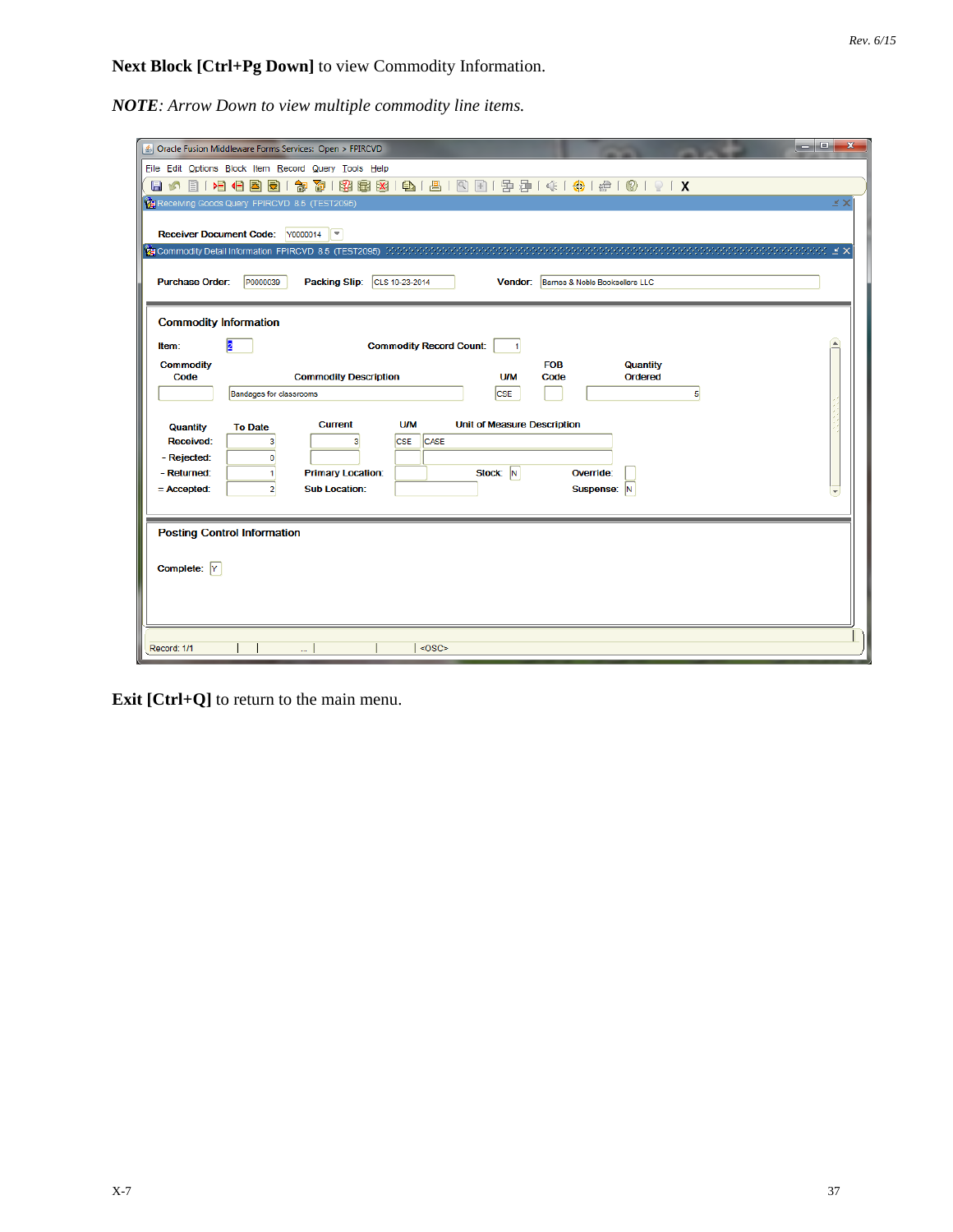### **B. Receiving/Matching Status Query FAIIREC**

Use this form to search for invoice/receiving data specific to a single vendor ID or vendor name.

#### **Go To…** FAIIREC **[Enter]**

| Dracle Fusion Middleware Forms Services: Open > FAIIREC                             |                        |                         | أركرهم<br>$\mathbf{x}$ |
|-------------------------------------------------------------------------------------|------------------------|-------------------------|------------------------|
| File Edit Options Block Item Record Query Tools Help                                |                        |                         |                        |
| 日の日1日目目は120日1日1日1日1日1日1日1日1日1日1日1日1日1日1日1日1                                         |                        |                         |                        |
|                                                                                     |                        |                         |                        |
|                                                                                     |                        |                         |                        |
| ⊡<br>Vendor:                                                                        |                        |                         |                        |
|                                                                                     |                        |                         |                        |
|                                                                                     |                        |                         |                        |
| <b>Invoice/Receiving Data</b>                                                       |                        |                         |                        |
| Vendor:                                                                             |                        |                         |                        |
| 匣<br><b>Payment Due Date:</b>                                                       | <b>Invoice Date:</b>   | 匣                       |                        |
| Invoice:                                                                            | <b>Invoice Amount:</b> | <b>Purchase Orders:</b> |                        |
| <b>Receiving Documents:</b>                                                         | <b>Packing Slips:</b>  |                         |                        |
|                                                                                     |                        |                         |                        |
| Vendor:                                                                             |                        |                         |                        |
| 氳<br><b>Payment Due Date:</b>                                                       | <b>Invoice Date:</b>   | 氳                       |                        |
| Invoice:                                                                            | <b>Invoice Amount:</b> | <b>Purchase Orders:</b> |                        |
| <b>Receiving Documents:</b>                                                         | <b>Packing Slips:</b>  |                         |                        |
|                                                                                     |                        |                         |                        |
| Vendor:                                                                             |                        |                         |                        |
| 圃<br><b>Payment Due Date:</b>                                                       | <b>Invoice Date:</b>   | 匾                       |                        |
| Invoice:                                                                            | <b>Invoice Amount:</b> | <b>Purchase Orders:</b> |                        |
| <b>Receiving Documents:</b>                                                         | <b>Packing Slips:</b>  |                         |                        |
|                                                                                     |                        |                         |                        |
|                                                                                     |                        |                         |                        |
|                                                                                     |                        |                         |                        |
| Enter vendor code and press NEXT FIELD; Press NEXT BLOCK to query; COUNT HITS;LIST. |                        |                         |                        |
| Record: 1/1<br>List of Valu                                                         | $<$ OSC>               |                         |                        |

**Vendor:** Enter the Vendor ID number, or choose the appropriate Vendor from the drop down menu.

**Next Block [Ctrl+Pg Down]** to populate the Invoice/Receiving Data

**Execute Query [F8]**

**Scroll Down [Arrow Down]** or **Scroll Up [Arrow Up]** to view all the Invoice/Receiving Data associated with the Vendor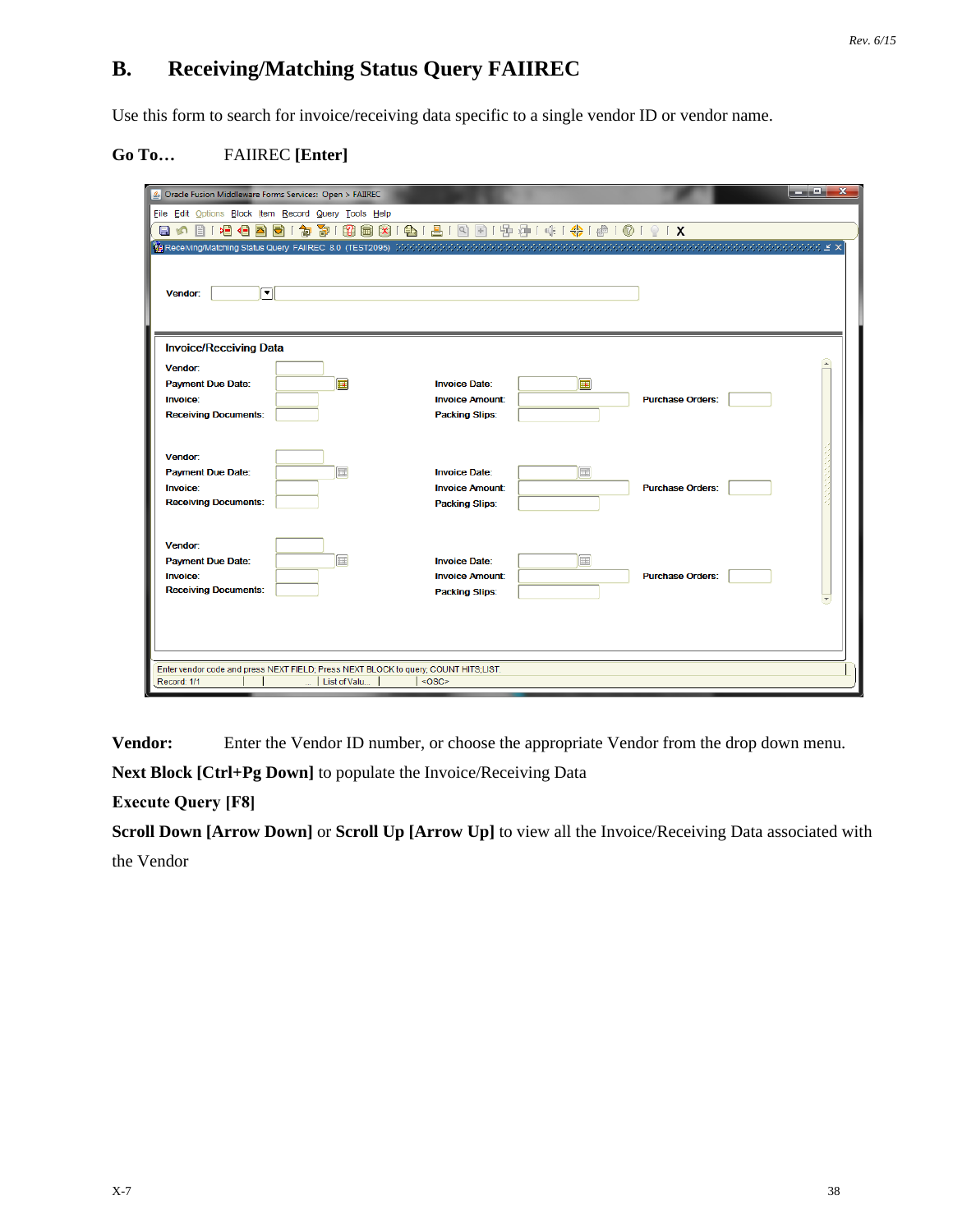# **C. Receiving/Matching Detail FPIIREC**

Use this form to view the receiving matching details. You can query by **Invoice Number** or **Purchase Order** number. This form can be used to identify invoice transactions awaiting receiving documents.

#### **Go To…** FPIIREC **[Enter]**

| File Edit Options Block Item Record Query Tools Help<br>132<br>≽⊟<br>訇<br>阁<br>日の<br>⊲⊟<br>k<br>眉<br>ē<br>⊻ ×<br><b>Invoice</b><br><b>Purchase Order</b><br><b>Invoice</b><br><b>Purchase</b><br>Item<br><b>Number</b><br>Item<br><b>Commodity Description</b><br>Order<br>$\overline{\mathbf{v}}$<br>٠<br>$\left  \Delta \right $<br><b>Approved</b><br><b>Approved</b><br><b>Purchase Order</b><br><b>Purchase Order</b><br>Quantity<br><b>Previously</b><br>Quantity<br><b>Unit Price</b><br>Quantity<br><b>Unit Price</b><br><b>Accepted</b><br><b>Invoiced</b><br><b>Invoice</b><br><b>Invoice</b><br><b>Purchase</b><br><b>Purchase Order</b><br><b>Commodity Description</b><br><b>Item</b><br><b>Number</b><br>Item<br><b>Order</b><br>$\overline{\phantom{a}}$<br>÷<br><b>Approved</b><br><b>Approved</b><br><b>Purchase Order</b><br><b>Purchase Order</b><br>Quantity<br><b>Previously</b><br>Quantity<br><b>Unit Price</b><br><b>Unit Price</b><br><b>Invoiced</b><br>Quantity<br><b>Accepted</b><br><b>Purchase Order</b><br><b>Invoice</b><br><b>Invoice</b><br><b>Purchase</b><br><b>Number</b><br>Item<br><b>Commodity Description</b><br>Order<br><b>Item</b><br>≂<br>÷<br><b>Approved</b><br><b>Approved</b><br><b>Purchase Order</b><br><b>Purchase Order</b><br>Quantity<br><b>Previously</b><br>Quantity<br><b>Unit Price</b><br><b>Unit Price</b><br><b>Accepted</b><br><b>Invoiced</b><br>Quantity<br>$\blacktriangledown$ | Oracle Fusion Middleware Forms Services: Open > FPIIREC |  |  |  | $\begin{array}{c c c c c c} \hline \multicolumn{3}{c }{\mathbf{C}} & \multicolumn{3}{c }{\mathbf{C}} \end{array}$<br>$\mathbf{x}$ |
|---------------------------------------------------------------------------------------------------------------------------------------------------------------------------------------------------------------------------------------------------------------------------------------------------------------------------------------------------------------------------------------------------------------------------------------------------------------------------------------------------------------------------------------------------------------------------------------------------------------------------------------------------------------------------------------------------------------------------------------------------------------------------------------------------------------------------------------------------------------------------------------------------------------------------------------------------------------------------------------------------------------------------------------------------------------------------------------------------------------------------------------------------------------------------------------------------------------------------------------------------------------------------------------------------------------------------------------------------------------------------------------------------------------------------------------------------|---------------------------------------------------------|--|--|--|-----------------------------------------------------------------------------------------------------------------------------------|
|                                                                                                                                                                                                                                                                                                                                                                                                                                                                                                                                                                                                                                                                                                                                                                                                                                                                                                                                                                                                                                                                                                                                                                                                                                                                                                                                                                                                                                                   |                                                         |  |  |  |                                                                                                                                   |
|                                                                                                                                                                                                                                                                                                                                                                                                                                                                                                                                                                                                                                                                                                                                                                                                                                                                                                                                                                                                                                                                                                                                                                                                                                                                                                                                                                                                                                                   |                                                         |  |  |  |                                                                                                                                   |
|                                                                                                                                                                                                                                                                                                                                                                                                                                                                                                                                                                                                                                                                                                                                                                                                                                                                                                                                                                                                                                                                                                                                                                                                                                                                                                                                                                                                                                                   |                                                         |  |  |  |                                                                                                                                   |
|                                                                                                                                                                                                                                                                                                                                                                                                                                                                                                                                                                                                                                                                                                                                                                                                                                                                                                                                                                                                                                                                                                                                                                                                                                                                                                                                                                                                                                                   |                                                         |  |  |  |                                                                                                                                   |
|                                                                                                                                                                                                                                                                                                                                                                                                                                                                                                                                                                                                                                                                                                                                                                                                                                                                                                                                                                                                                                                                                                                                                                                                                                                                                                                                                                                                                                                   |                                                         |  |  |  |                                                                                                                                   |
|                                                                                                                                                                                                                                                                                                                                                                                                                                                                                                                                                                                                                                                                                                                                                                                                                                                                                                                                                                                                                                                                                                                                                                                                                                                                                                                                                                                                                                                   |                                                         |  |  |  |                                                                                                                                   |
|                                                                                                                                                                                                                                                                                                                                                                                                                                                                                                                                                                                                                                                                                                                                                                                                                                                                                                                                                                                                                                                                                                                                                                                                                                                                                                                                                                                                                                                   |                                                         |  |  |  |                                                                                                                                   |
| Enter a query; press F8 to execute, Ctrl+Q to cancel.<br><0SC><br>Enter-Qu<br>Record: 1/1                                                                                                                                                                                                                                                                                                                                                                                                                                                                                                                                                                                                                                                                                                                                                                                                                                                                                                                                                                                                                                                                                                                                                                                                                                                                                                                                                         |                                                         |  |  |  |                                                                                                                                   |

Choose from the following three options:

To search by Invoice Number – Enter the Invoice number in the **Invoice Number** field.

To search by Purchase Order Number – Enter the Purchase Order number in the **Purchase Order** field.

OR

To view all Invoices awaiting receiving documents - Leave all fields blank.

**Execute Query [F8]** to populate the information.

**Scroll Down [Arrow Down]** or **Scroll Up [Arrow Up]** review each invoice and commodity line item listed.

**Exit [Ctrl+Q]** to return to the main menu.